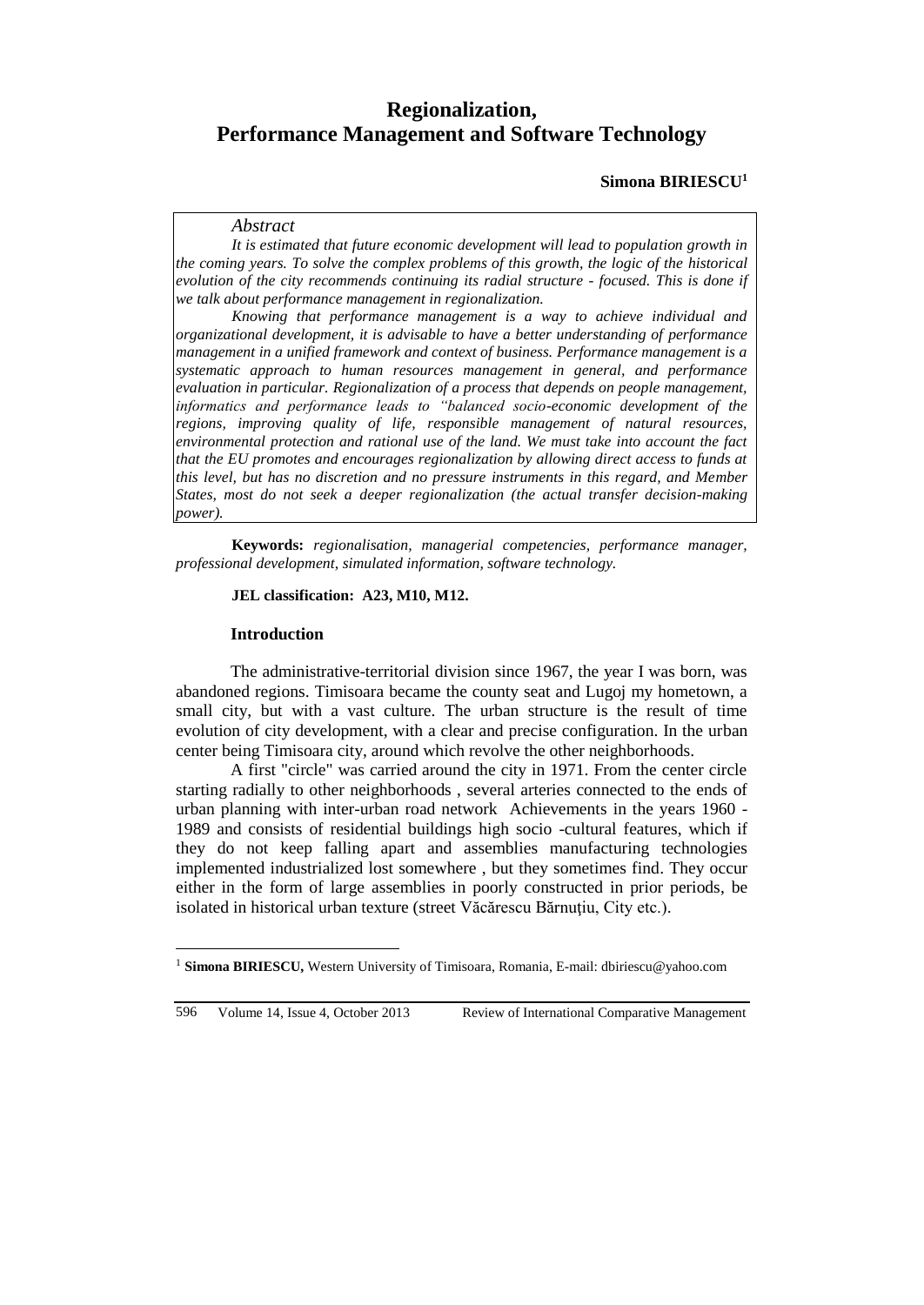# **1. The general context**

Before talking about regionalization, performance, human resources and information must remember that the main aims of regional policy in the coming years:

- *Increase the attractiveness of the area to attract investment;*
- *Promoting cooperation within the area to other areas and internationally through the implementation of projects of common interest;*
- *promote innovation and technology transfer by strengthening the link between business and science, technology and research ;*
- *Reducing regional disparities by encouraging economic, social and cultural development of the district to improve quality of life;*
- *Develop plans for regional and international cooperation for sustainable development of settlements , taking into account environmental protection, rational use of land for storage and creating green spaces , ensuring efficient transport using international experience;*
- *Restoration and conservation of natural, historical, cultural to increase the attractiveness of the area as a tourist area;*
- *Support the coordination and development of training programs and retraining to provide opportunities to raise the professional level of the population in the region.*

"It is estimated that future economic development will lead to population growth in the coming years. To solve the complex problems of this growth, the logic of the historical evolution of the city recommends continued its radial structure - concentric". This is achieved if we talk about **performance management in regionalization**. Performance management is a systematic approach to human resources management in general, and performance evaluation in particular. So, about regionalization, without well-developed human resources and performance management with a balanced regionalize, we can't achieve the expected objectives. To fulfill that, we have to speak about whom and why. We can answer those two questions, but we need skills.

Independent of the type of planning practice, the temporal dimension or time frame in mind , the majority of human resource planning models include the following stages:

- determine the impact of organizational objectives;
- human resources demand forecast;
- human resource supply forecasting;
- forecast net demand for human resources;
- develop an action plan.

Human resource planning actually begins with determining the needs of human resources or personnel demand forecast, ultimately, is to estimate the

Review of International Comparative Management Volume 14, Issue 4, October 2013 597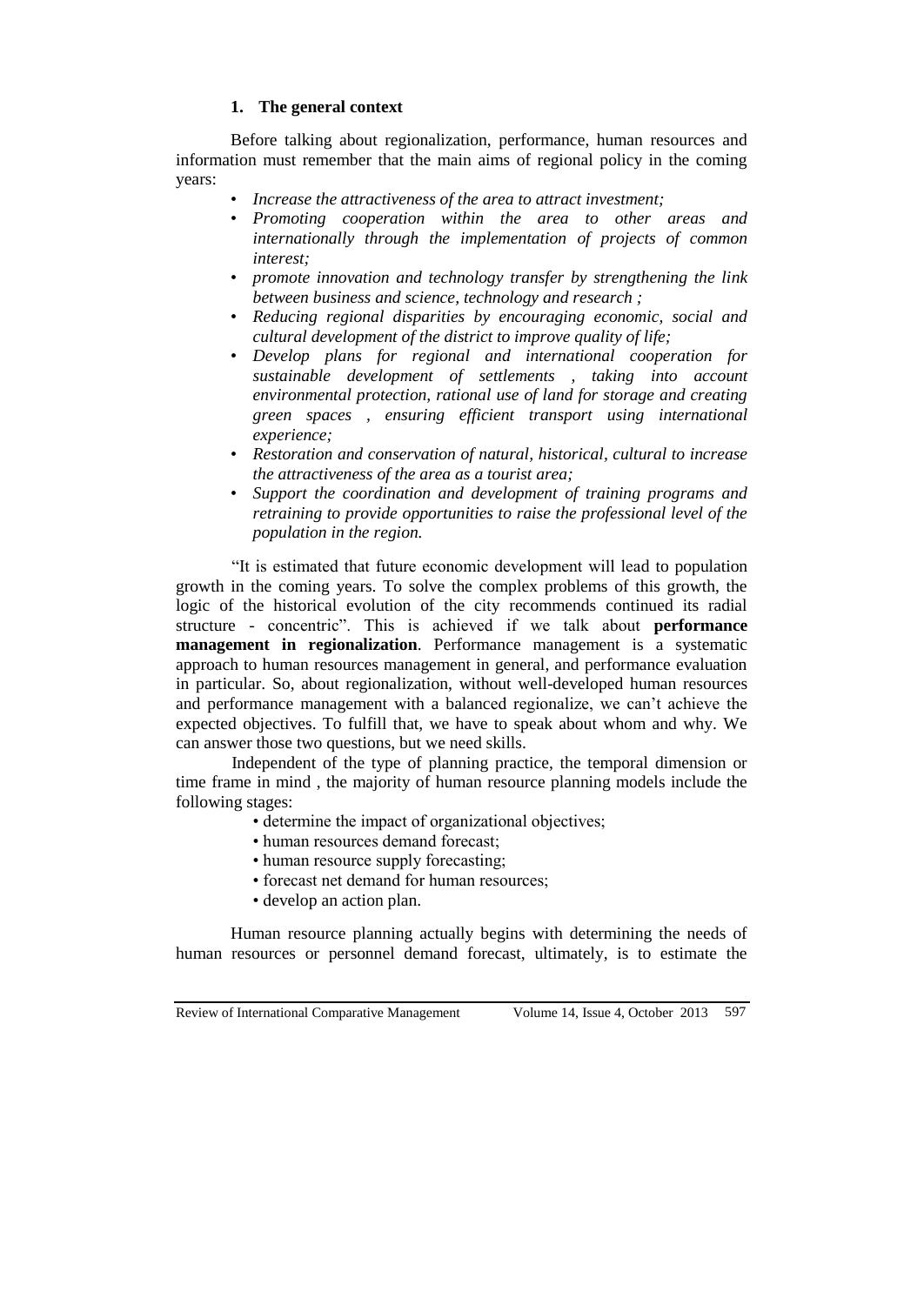quantity and quality of human resources requirements. In this respect, C.D. Fisher tries to give an answer as appropriate to the question: "How many and what kinds of people will be needed in the future for the accomplishment of the organization, but for the regionalization? ". In my opinion regionalization process that depends on people management and computer performance.

What is the political class? How work these things? My answer, quite complicated. Every politician understands what he wants: federation, parting decentralization. Some even believe that regionalization would be the solution to the crisis. But what of the countries are divided into regions and all were hit by the crisis. And I think that for some areas regionalization would be the solution, but does not fit in all areas. And there is a problem and its people differ from one region to another. **Regionalization** of a process that depends on people and **performance management** leads to "balanced socio-economic development of the regions, improving quality of life, responsible management of natural resources, environmental protection and rational use of the land.

We must take into account the fact that the EU promotes and encourages regionalization by allowing direct access to funds at this level , but has no discretion and no pressure instruments in this regard , and Member States , most do not seeking a deeper regionalization ( the actual transfer decision-making power), they - the nation states to decide in this regard. "I think we need a new regionalization of administrative terms. But we must not forget that there are regions richer and poorer regions. It's true that saying: "Take care of your finances and be more prudent if you want to get rich, but not everyone fits ... What about those who do not respect this dictum punish them or help them? ... Yes, we met legal. Consider that will be very difficult due to self-pride decision makers at the region ... But can we change so people will decide the fate of regionalization and not vice versa.

Regarding the EU, the territorial priorities defined by ATUE 2020 are beneficial, but we need to see if they match Romania. In my opinion only three would fit and that's all. Training is a worthwhile investment in human resources of an organization; the effects can be noticed both immediately and in the future. It leads to increased employee performance and adaptation to structural change, social and technological. Some objects are common training for vast majority of professionals; others are specific to employees of a particular organization or group of work. Dar when we talk about all they have to think of regionalization. But, what about decentralization?"! Functional decentralization occurred in history become even more necessary as the complexity increases of urban functions.

# **2. Regionalization and IT technology**

It is clear that a uniform grid, orderly, allows service territory and therefore distributed equally rational urban body from all points of view: transport, power, sewer etc. Operation of the present structure suggests as future major traffic arteries, fall into two categories: the radial artery leading from the fortress to the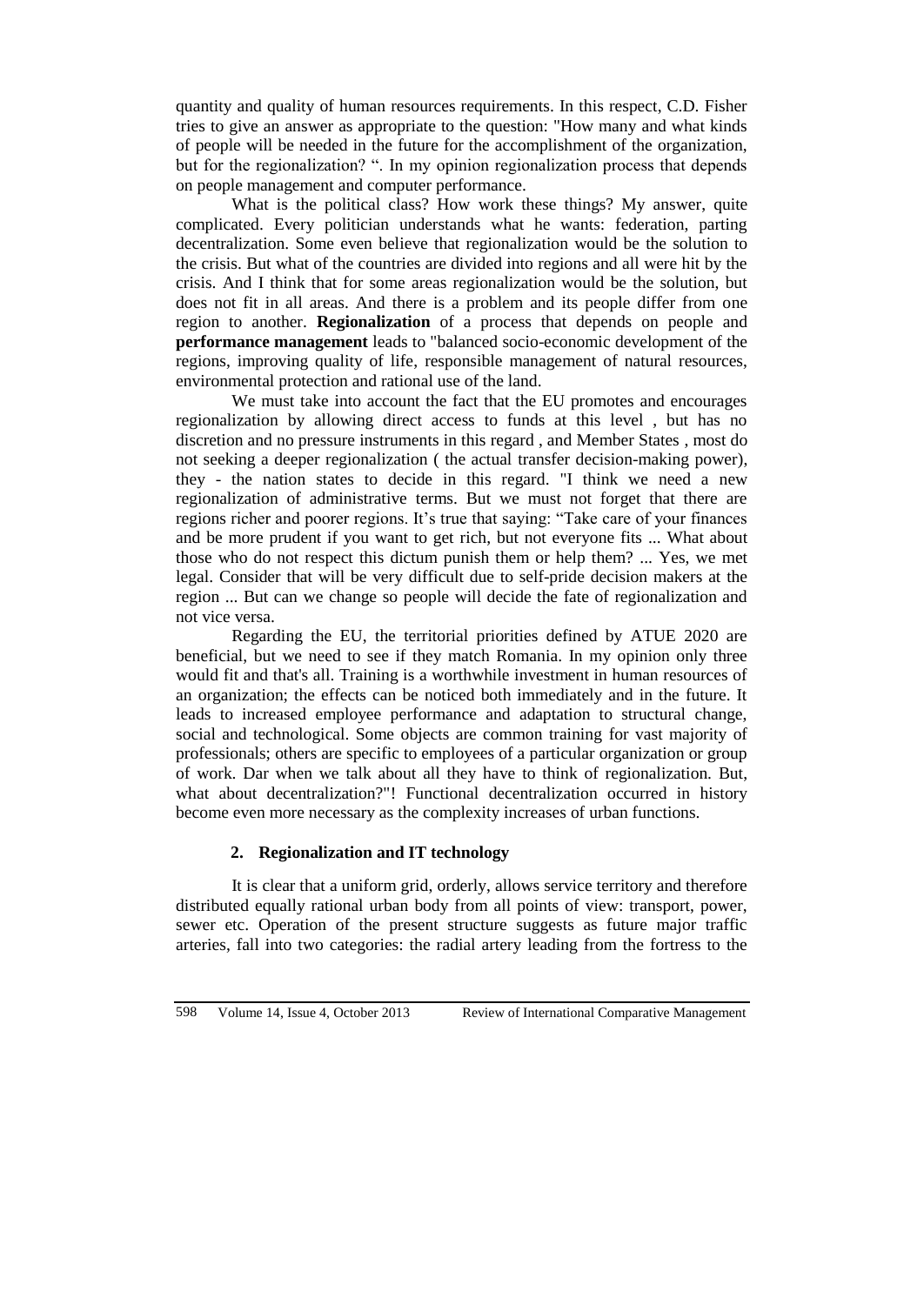periphery and the arteries connecting them with either tangential paths or as close marginalization of those of circles having center city. "

Regionalization is good for tourism. For optimal development of tourism in Chandigarh is important that the knowledge and criminal motivations tourism demand, to achieve diversification, diverse and very versatile use of existing material elements. The aim is to ensure a better match between supply and demand and for this human resource is a chance to counter the rigidity material factors. The economic character of business tourism from Timisoara branch requires priority and even anticipation, thus increasing tourism demand. On the basis of territorial development policies and strategies are representing a set of priorities and actions for achieving the means to, and methods to be used for steps to be taken to implement them. By joining U.E. territorial development has become an important issue because of the context and rules on European regional development.

Knowledge and on this basis to develop a territory are complex and critical tasks for the country, both by their size and the need for private insurance and territorial. The relationship between management modes and application managers ranking territorial sustainable development principles causes complete approach, partnership and participation, to know and analyze the impacts and risks limiting application potentialities managerial methods and principles. To obtain this information and they are a crucial prerequisite for shaping behavior in the management of territorial development. "Addressing issues and territorial development issues, objectives and strategies, process management, local government and its role, local fiscal policy and in particular, the role of information in shaping developments system in a territory. The specialized press term was used to describe almost any development in the economy and politics that may be related to activities falling outside this sphere".

In the opinion of other specialists regionalization means an intensification of economic, political, social and cultural national borders. In this sense it involves more than geographical extension of a range of phenomena and issues. It means not only significantly expanding global connections, but also the intensification of minimization of awareness of the importance of territorial boundaries.

In economically advanced countries, regional development is a fundamental component of strategies, programs and actions that have propelled the company to the high standards that actually want to achieve and Romania. Regional development initiating, stimulating and diversifying economic activities, mainly by fostering private sector investment and achieving and local resources, the experiences and traditions consistent with the objectives of the European and global economy .In this context, knowledge based on the information, the situation and development of methods of national development at regional level using the means offered by Information Technology (IT) is particularly significant . Thus, we consider that the required information policy you need to have the following objectives:

• *the development of a strategy regarding the role and place information in regional development ;*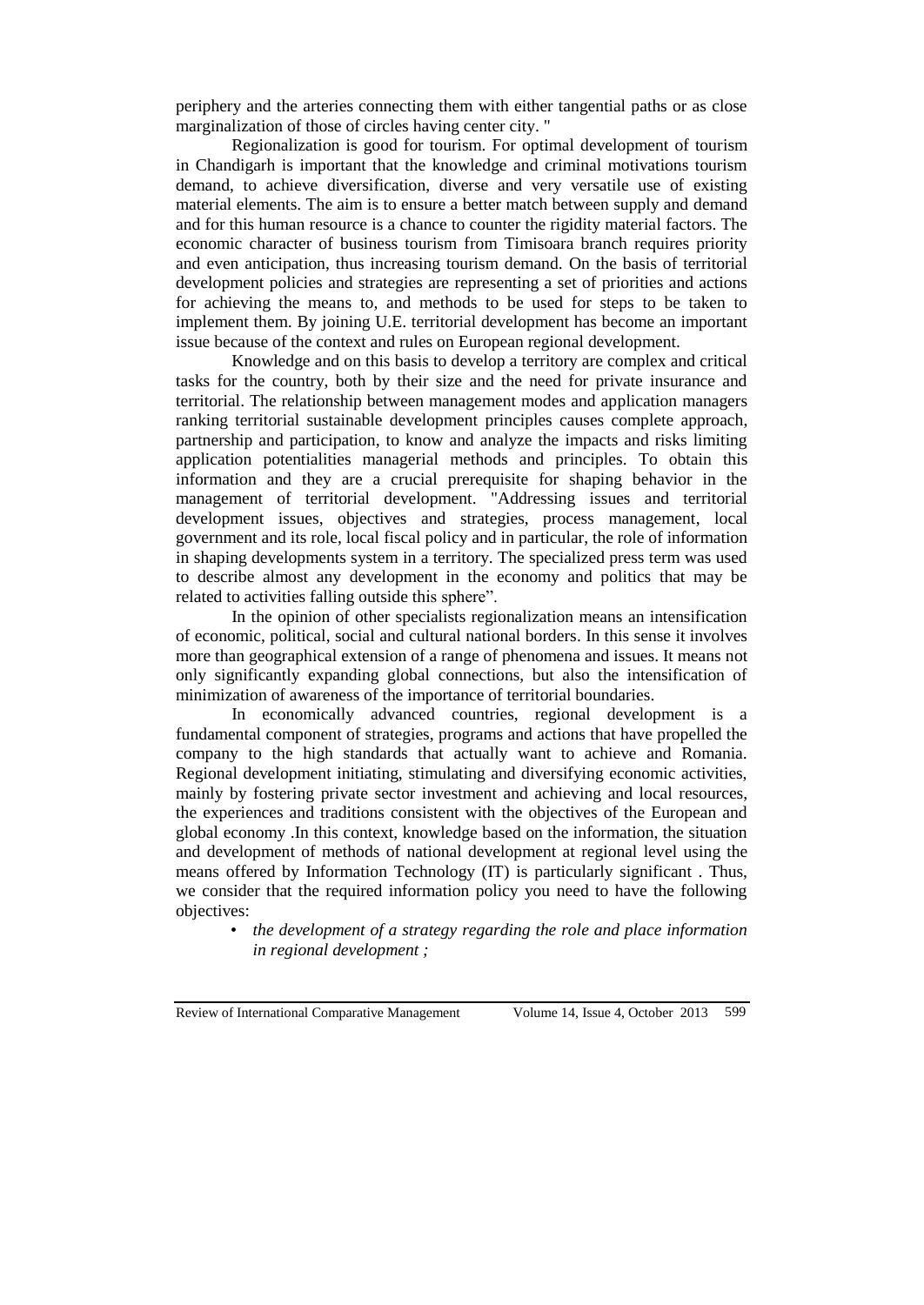- *minimizing the risk of information;*
- *maximize user efficiency by defining criteria , eg education and training of specialists and procedures, such as for example security.*

The existence of the information society is a tool in the development of any **regional development project** and beyond. This can be done by computer through different ways of using computing by appealing to the principle multiprogramming. This is because, in order to obtain better performance multiprogramming principle, allow the computer memory to be loaded to be executed several programs that compete with each other to occupy system resources.

To achieve multiprogramming need a product market and a range of services, as well as clear and precise legislation to refer to the copyright information for each product. In the market of products and services, creating software market segment is to remove the lack of effective means of technical protection programs. Related to this segment is very important to know the factors that market participants and its influence on the event.

Knowledge of market factors allow for projections of future products, the effort required to achieve them, and determine the level of market prices for the products and information services .Since this information and operation is an essential prerequisite for the development of programs, including regional development, it is necessary to build an information system based on an efficient security characteristic elements of the system and covers the following:

- *a. rules and existing laws and drafting a contract that specifies the rights and responsibilities of users;*
- *b. managing access control to computers ;*
- *c. establish security committees computing resources management ;*
- *d. protection of electrical equipment and network nodes ;*
- *e. providing evidence for access to the system ;*
- *f. access control system documentation ;*
- *g. restrict display information "sensitive" ;*
- *h. maintaining a log of commands that can modify programs and data.*

As for the computerization strategies they should seek real and applicable products, to be used and operate independently of the manufacturer and provide the most effective computing solutions that have reduced operating costs. To achieve these goals the launch of tenders for the development of software solutions is a way to streamline operational and common applications, including regional development. Develop regional development projects and programs require a large amount of information. It is therefore necessary to use advanced information and communication technologies as they contribute to the quality of information that is particularly important in modularization of programs.

The evidence is that the quality of information provides benefits related to the rational organization of the programming, operation standardization groups of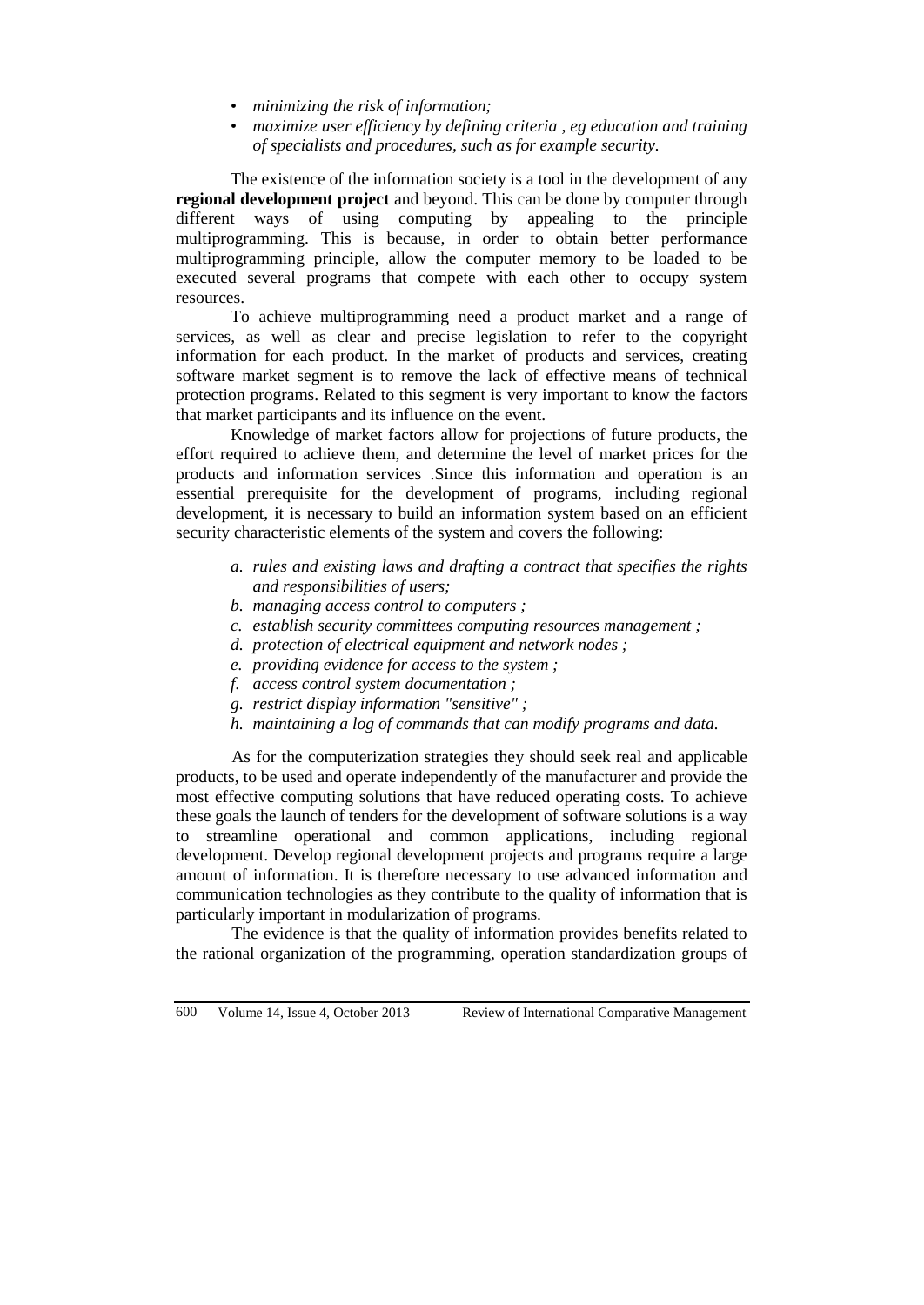programs, increase computer efficiency, software updates, etc. As regional development issues is complex, it essentially seeking to establish regional growth parameters and measuring their level, assessing the consequences of choices Regional Development and its convergence with the overall development objectives of the country and others. It is therefore necessary to adapt the content and features of the specifics of the development of computer science.

This should be borne in mind that the development and use of computer programs that provide some information to a greater or lesser state actually require different methods of collection, storage, processing, analysis and communication of data embodied in benchmarks. With their help you can provide prompt information on the status and dynamics of phenomena and processes subject to regional development. Also the wealth of quantitative information is a prerequisite for use of computer programs necessary to estimate parameters of regional development.

# **3. Regionalization and computer based programs**

You should also bear in mind that regional development approaches focus on targeting data requirements and complex system of means and instruments which contained system developed for this purpose. Based on these considerations, for examples of using computer resources in regional development, we have developed a computer program based on Visual Basic and Access programs. In developing the program took into account the specific objectives related to regional development: economic diversification, private sector investment, reduce unemployment, living standards, economic growth, using regional potential use of local potential etc.

The application consists of two programs made in Visual Basic, a program that selects one region or more to be performed computations specified by the user and a second program that uses a menu consisting of several sub-menus that retrieve data from Access program. The two programs have the interfaces that can be used in more complex programs can be carried out with the support of experts in charge of regional development. The program I made for areas currently exist but can be modified according to the region's future.

**The application provides a number of facilities, including** : the ability to enter, update and view data on the program menu and automatically obtain the following sets of indicators ( economic diversification , private sector investment , reduce unemployment , living standards and potential effectiveness of regional and local). The application distributed over several forms which are opened by means of controls. To provide a friendly interface was considered appropriate for the user, since he wishes to be able to add the main menu of any menu using the usual procedure.

Expanding applications based on information technology plays an important role in the development of new software technologies, tools, techniques, methods and standards to ensure the enabling approach to issues of importance in regional development.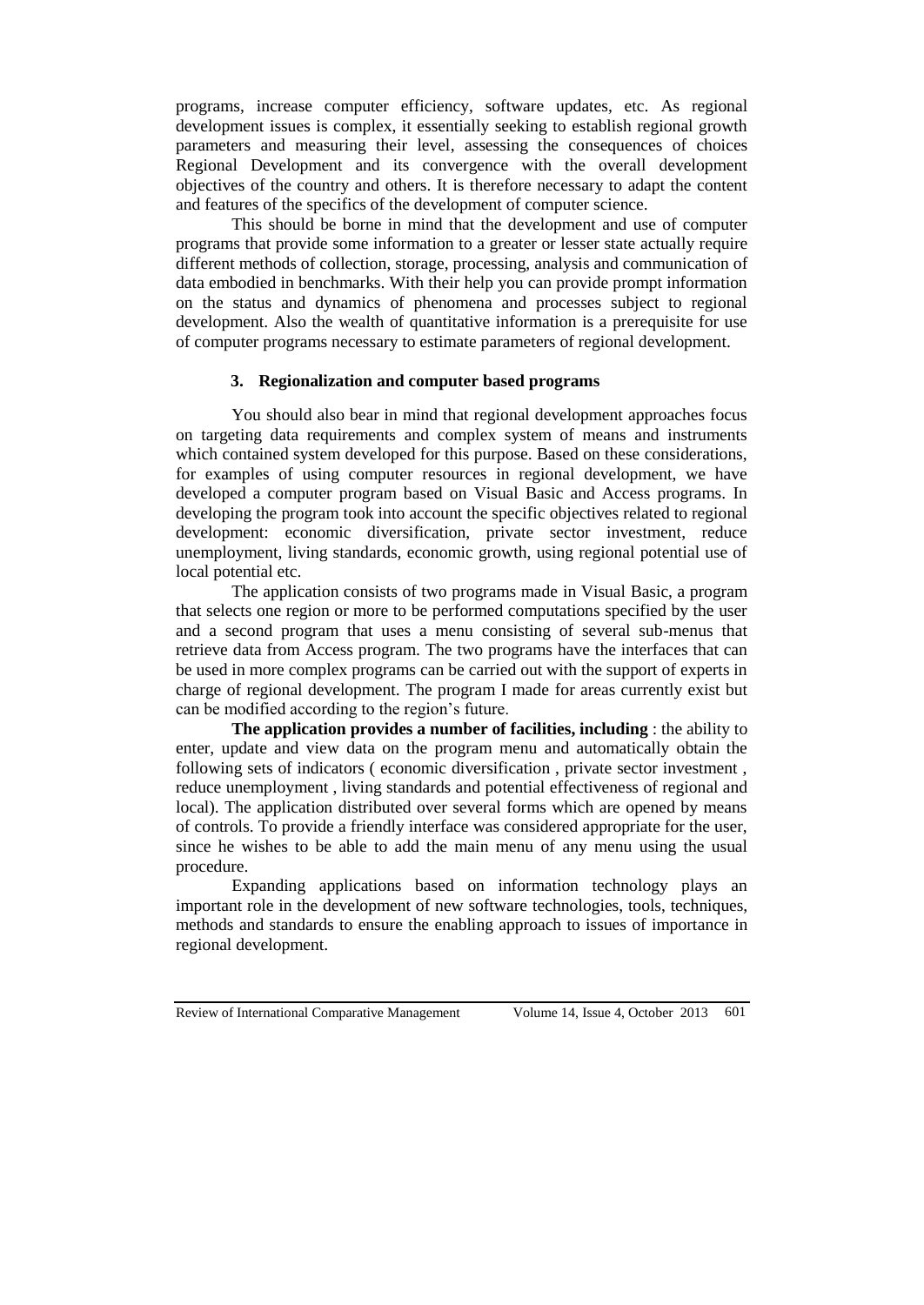

PRIVATE SUB CALCULEAZA\_CLICK ( ) DIMENSIONS C1 , C2 , C3 , AND THE AVERAGE AS LONG TOTAL AS INTEGER STATIC  $C1 = VAL$  (TEXT4.TEXT)  $C2 = VAL$  (TEXT5.TEXT)  $C3 = VAL$  (TEXT6.TEXT)  $MEDIA = ( C1 + C2 + C3 ) / 3$  $\text{total} = \text{total} + \text{C1} + \text{C2} + \text{C3}$ LIST1.ADDITEM ( "MEDIA FOR " & TEXT3.TEXT & " IS " & CSTR (AVERAGE) ) IF ( $LIST1.LISTCOUNT = 3$ ) THEN TEXT7.TEXT = TOTAL END IF END SUB PRIVATE SUB COMMAND1 CLICK ( ) ' REMOVING AN ITEM FROM THE LIST DIM NR AS INTEGER N = CBOSELECTARE\_REGIUNE.LISTINDEX IF ( $NR \geq 0$ ) THEN CBOSELECTARE\_REGIUNE.REMOVEITEM ( NO ) ELSE **BEEP** END IF TEXT2.TEXT = "WE " & CBOSELECTARE\_REGIUNE.LISTCOUNT & " REGIONS " LIST END SUB PRIVATE SUB COMMAND2\_CLICK ( ) 'ADD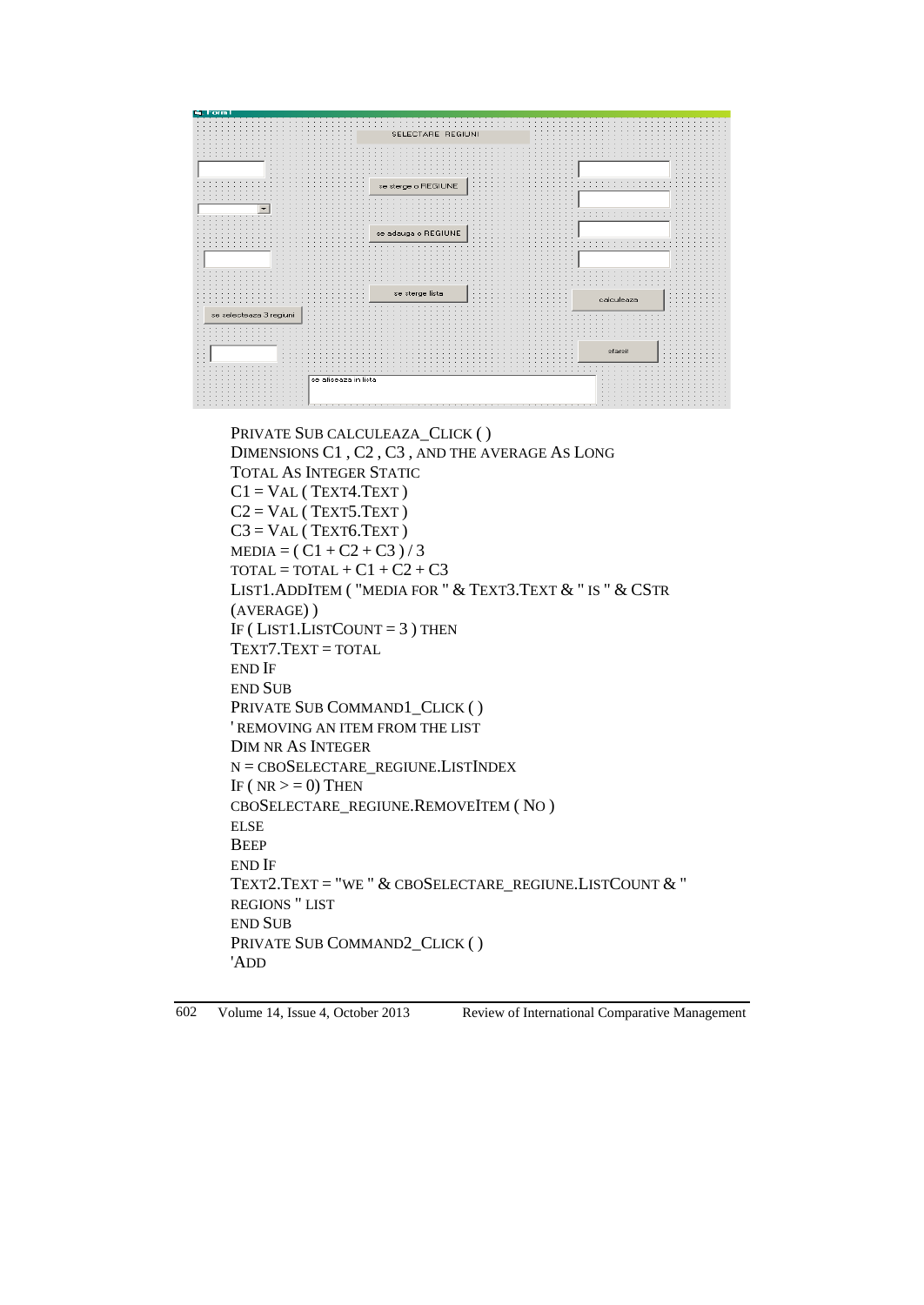```
DIM COUNTRY AS STRING
COUNTRY = TEXT1.TEXTIF COUNTRY <> " " THEN
CBOSELECTARE_REGIUNE.ADDITEM (REGION)
END IF
TEXT2.TEXT = "WE " & CBOSELECTARE_REGIUNE.LISTCOUNT & "
REGIONS " LIST
END SUB
PRIVATE SUB COMMAND3 CLICK ( )
CBOSELECTARE_REGIUNE.CLEAR
END SUB
PRIVATE SUB COMMAND4_CLICK ( )
TEXT3.ENABLED = TRUE
TexT4.ENABLED = TRUETEXT5.ENABLED = TRUE
TEXT6.ENABLED = TRUE
LIST1.ENABLED = TRUE
CALCULEAZA.ENABLED = TRUE
TEXT3.TEXT = " INSERT REGION"
TEXT4.TEXT = "COST" & SELECTARE_REGIUNE.LIST (A)
TEXT5.TEXT = " COST " & SELECTARE_REGIUNE.LIST ( 1 )
TEXT6.TEXT = "COST" & SELECTARE REGIUNE.LIST ( 2 )
LIST1.TEXT = " RESULTS ... "
END SUB
PRIVATE SUB COMMAND5_CLICK ( )
END
END SUB
PRIVATE SUB FORM_LOAD ( )
' INITIALIZATION
CBOSELECTARE_REGIUNE.ADDITEM "I 'S "
CBOSELECTARE_REGIUNE.ADDITEM " S - E"
CBOSELECTARE_REGIUNE.ADDITEM " MUNTENIA SUD "
CBOSELECTARE_REGIUNE.ADDITEM " S -V OLTENIA "
CBOSELECTARE_REGIUNE.ADDITEM "WEST "
CBOSELECTARE_REGIUNE.ADDITEM " N -V "
CBOSELECTARE_REGIUNE.ADDITEM 'CENTER'
CBOSELECTARE_REGIUNE.ADDITEM " BUCHAREST ILFOV "
TEXT1.TEXT = " INSERT REGION "
TEXT2.TEXT = "WE " & CBOSELECTARE REGIUNE & " REGIONS " LIST
CBOSELECTARE_REGIUNE.TEXT = " LIST OF REGIONS "
END SUB
```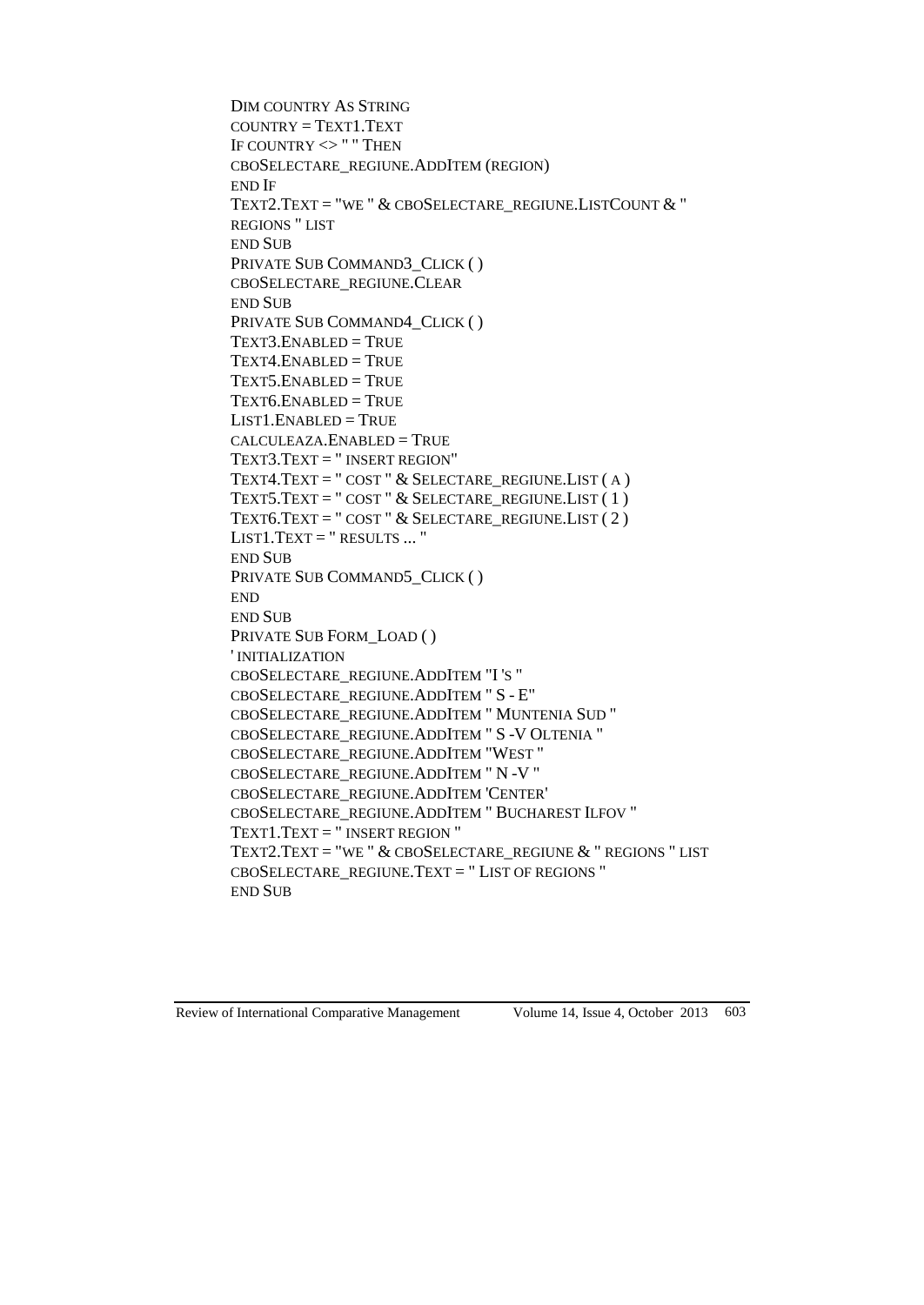

### DIM I AS INTEGER

DIM DIVERSIF\_ACTIV\_EC (1 TO 100) AS INTEGER DIM INVESTITII\_SECT\_PRIV (1 TO 100) AS INTEGER DIM REDUCEREA\_SOMAJ (1 TO 100) AS INTEGER DIM NIVEL TRAI (1 TO 100) AS INTEGER DIM REGION (1 TO 8 ) AS INTEGER PRIVATE SUB COMMAND1 CLICK ( ) PRINT " DIVERSIF\_ACTIV\_EC " " INVESTITII\_SECT\_PRIV " " REDUCEREA\_SOMAJ " " NIVEL\_TRAI " FOR  $I = 1$  TO N PRINT DIVERSIF\_ACTIV\_EC (I ) INVESTITII\_SECT\_PRIV (I ) REDUCEREA\_SOMAJ (I ) NIVEL\_TRAI (I ) NEXT END SUB PRIVATE SUB COMMAND2\_CLICK ( ) UNLOAD FORM1 END SUB PRIVATE SUB COMMAND3\_CLICK ( ) CBOSELECTARE\_REGIUNE.TEXT = CBOSELECTARE\_REGIUNE.LIST ( 0) CBOSELECTARE\_REGIUNE.VISIBLE = TRUE END SUB PRIVATE SUB FORM LOAD ( )  $LBLREGIUNE.VISIBLE = FALSE$  $CBOSELECTARE$  REGIUNE. VISIBLE = FALSE LBLDIVERSIFACTVEC.VISIBLE = FALSE  $\textbf{LBLINVESTITIISECTPRIVAT.} \textbf{VISIBLE} = \textbf{FALSE}$ LBLREDUCEREASOMAJ.VISIBLE = FALSE LBLNIVELTRAI.VISIBLE = FALSE TXTDIVERSIF\_ACTIV\_EC.VISIBLE = FALSE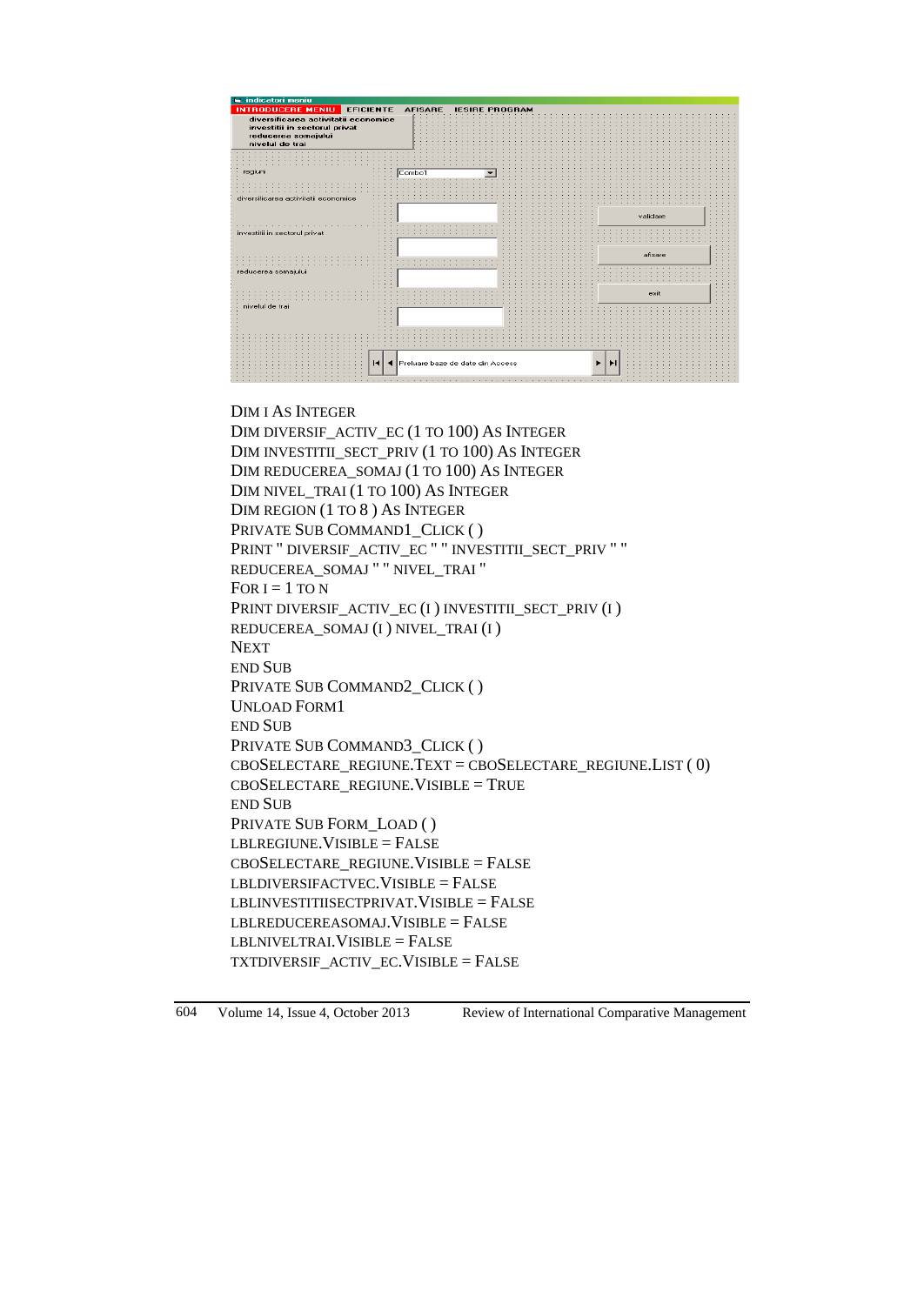```
TXTINVESTITII_SECT_PRIV.VISIBLE = FALSE
TXTREDUCEREA_SOMAJ.VISIBLE = FALSE
TXTNIVEL_TRAI.VISIBLE = FALSE
CMD AFISARE. VISIBLE = FALSE
CMD<sub>EXIT</sub>VISIBLE = FALSECMD_VALIDARE.VISIBLE = FALSE
END SUB
PRIVATE SUB MNUCRES_CLICK ( )
FORM1.SHOW
END SUB
PRIVATE SUB MNUDAE_CLICK ( )
LBLREGIUNE.VISIBLE = TRUECBOSELECTARE_REGIUNE.VISIBLE = TRUE
\text{REGION}(1) = 1REGION (2) = 2REGION (3) = 3REGION (4) = 4REGION (5) = 5REGION (6) = 6REGION (7) = 7REGION (8) = 8FOR I = 1 TO 8
CBOSELECTARE_REGIUNE.ADDITEM REGION (I )
NEXT
LBLDIVERSIFACTVEC.VISIBLE = TRUE
LBLINVESTITIISECTPRIVAT.VISIBLE = TRUE
LBLREDUCEREASOMAJ.VISIBLE = TRUE
LBLNIVELTRAI.VISIBLE = TRUE
TXTDIVERSIF_ACTIV_EC.VISIBLE = TRUE
TXTINVESTITII_SECT_PRIV.VISIBLE = TRUE
TXTREDUCEREA_SOMAJ.VISIBLE = TRUE
TXTNIVEL_TRAI.VISIBLE = TRUE
CMD AFISARE. VISIBLE = TRUE
CMD_EXIT.VISIBLE = TRUE
CMD VALIDARE. VISIBLE = TRUE
TXTDIVERSIF_ACTIV_EC.TEXT = ""
TXTINVESTITII_SECT_PRIV.TEXT = ""
TXTREDUCEREA_SOMAJ.TEXT = ""
TXTREDUCEREA_SOMAJ.TEXT = ""
TXTNIVEL_TRAI.SETFOCUS
END SUB
```
Review of International Comparative Management Volume 14, Issue 4, October 2013 605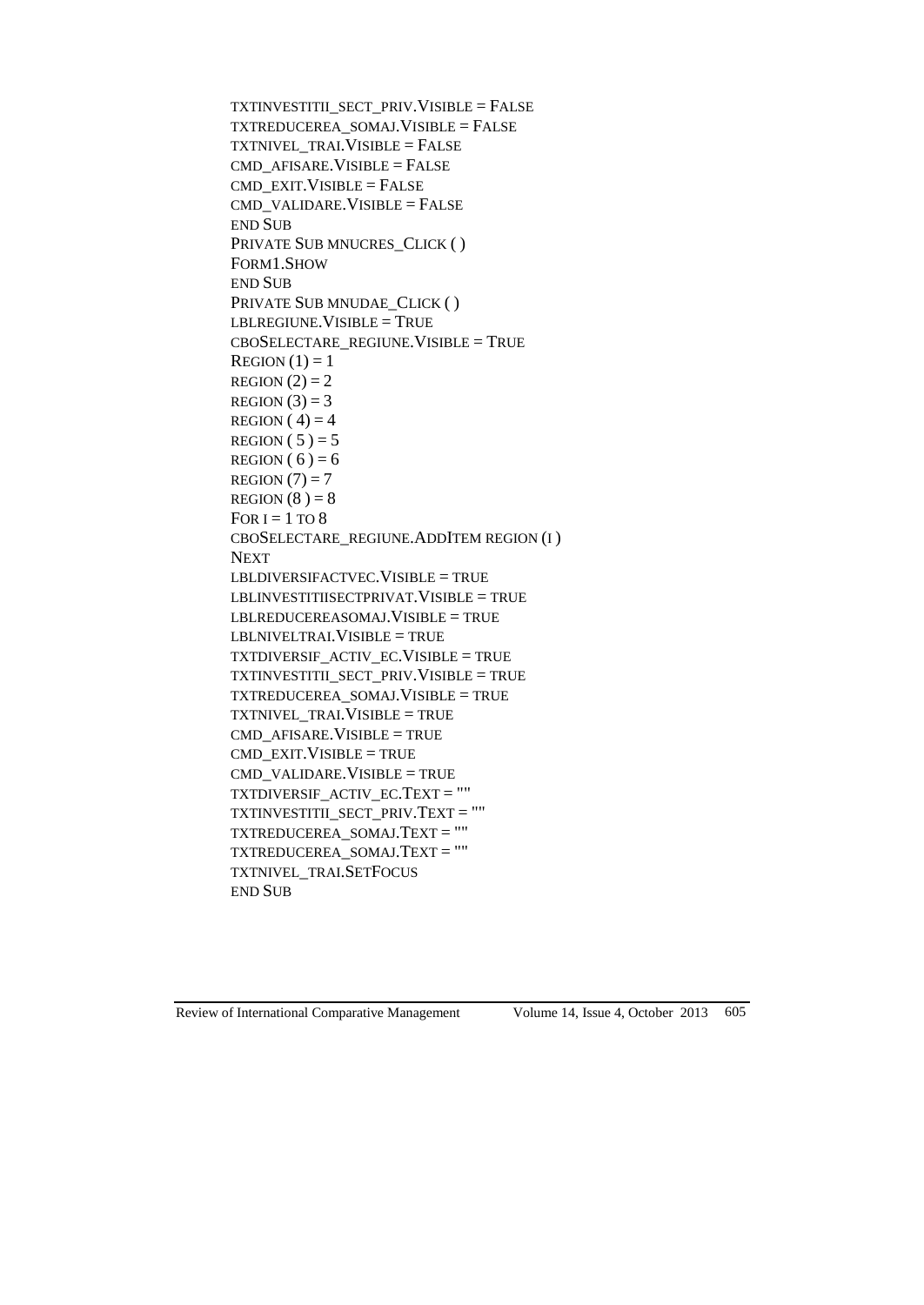

DATABASES THAT BRING ABOUT THE TWO MENUS ARE:

- *- REGIONAL DEVELOPMENT TABLE " REGION" ;*
- *- EFFECTIVE WITH MAKING 'EFFICIENCY' .*

|                                       | $ \Box$ $\times$<br>dezvoltare regionala : Database (Access 2000 file format) |                         |                              |                      |                |            |                   |  |  |  |  |  |
|---------------------------------------|-------------------------------------------------------------------------------|-------------------------|------------------------------|----------------------|----------------|------------|-------------------|--|--|--|--|--|
| Open M Design 御 New $ \times $ to 计键面 |                                                                               |                         |                              |                      |                |            |                   |  |  |  |  |  |
|                                       | Objects                                                                       | ◙                       | Create table in Design view  |                      |                |            |                   |  |  |  |  |  |
| Ħ                                     | Tables                                                                        | ◙                       | Create table by using wizard |                      |                |            |                   |  |  |  |  |  |
| 甲                                     |                                                                               |                         |                              |                      |                |            |                   |  |  |  |  |  |
| 割                                     | Forms                                                                         | Queries<br>▣<br>regiune |                              |                      |                |            |                   |  |  |  |  |  |
|                                       | Reports                                                                       |                         | <b>E</b> regiune : Table     |                      |                |            |                   |  |  |  |  |  |
| 탑                                     | Pages                                                                         |                         | diversif activ ec            | investitii sect priv | reducrea somaj | nivel trai | regini            |  |  |  |  |  |
|                                       |                                                                               |                         | 硘                            | 100                  | 100            | 100        |                   |  |  |  |  |  |
| F.                                    | Macros                                                                        |                         | 75                           | 75                   | 75             | 75         |                   |  |  |  |  |  |
| ß                                     | Modules                                                                       |                         | 50                           | 50                   | 50             | 50         | 3                 |  |  |  |  |  |
|                                       |                                                                               |                         | 25                           | 25                   | 25             | 25         | 4                 |  |  |  |  |  |
|                                       | Groups                                                                        |                         | 15                           | 15                   | 15             | 15         | 5                 |  |  |  |  |  |
|                                       | Favorites                                                                     |                         | 10 <sup>1</sup>              | 10                   | 10             | 10         | 6                 |  |  |  |  |  |
|                                       |                                                                               |                         | 5                            | 5                    | 5              | 5          | 7                 |  |  |  |  |  |
|                                       |                                                                               |                         |                              | 2                    | 2              | 2          | $\lvert 8 \rvert$ |  |  |  |  |  |
|                                       |                                                                               | $\ast$                  | 0                            | ٥                    | 0              | 0          | $\overline{0}$    |  |  |  |  |  |